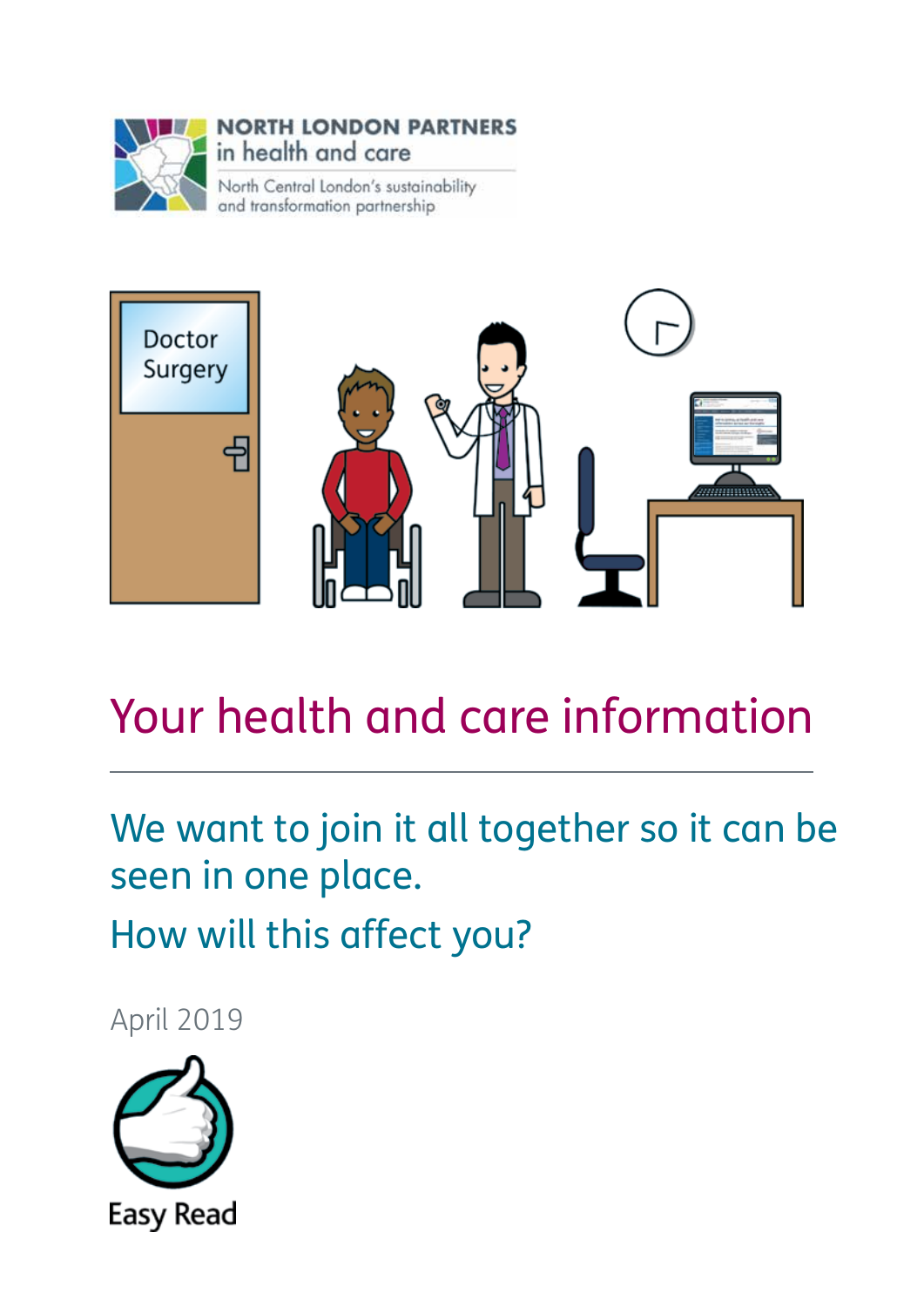## Important

#### Green writing

In this easy-read booklet we sometimes explain what words mean.

The first time we mention any of these words, it is in **bold green** writing. Then we write what the words mean in a blue box.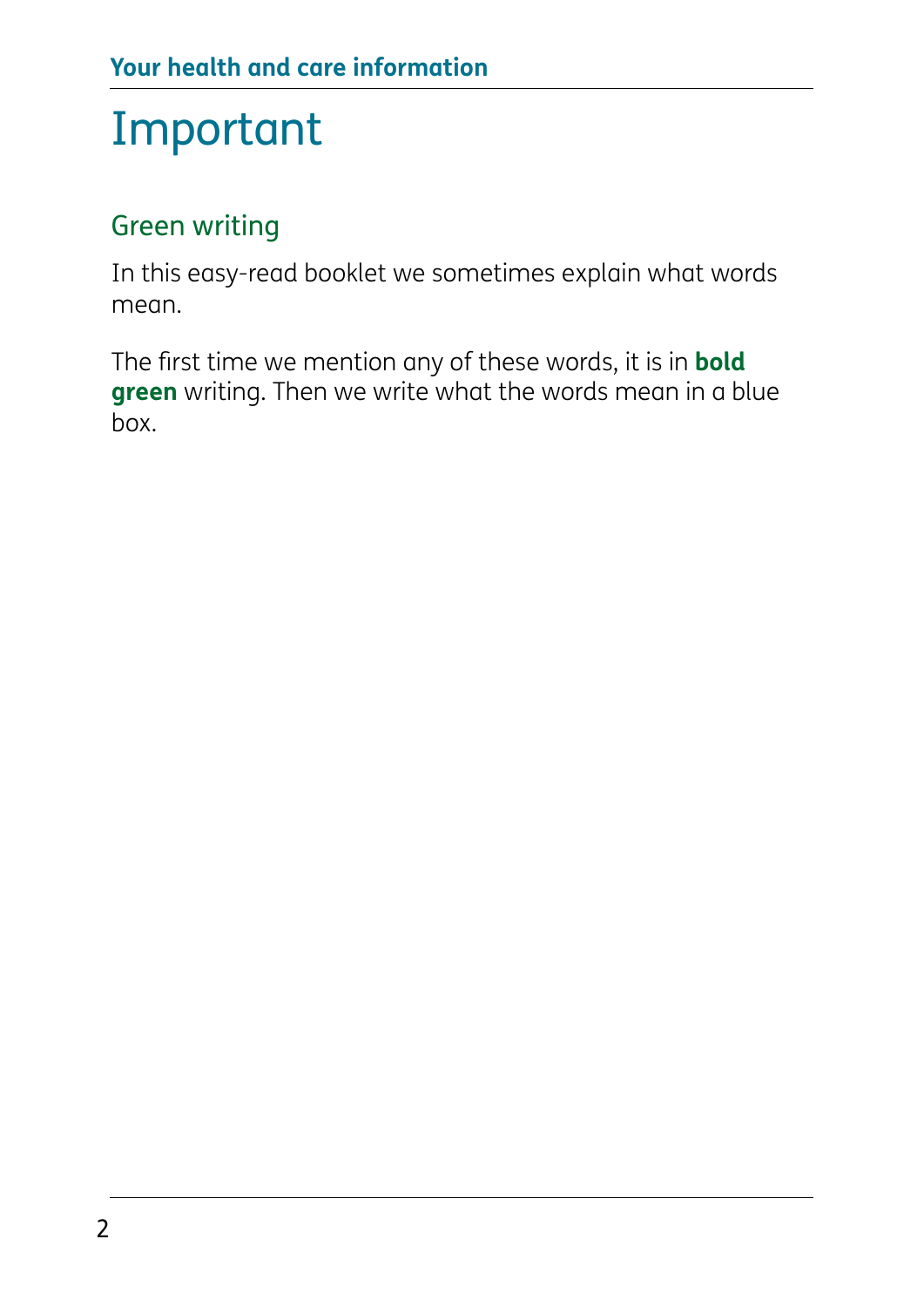### **Contents**

| Why we want to do this 5                                                |
|-------------------------------------------------------------------------|
|                                                                         |
| Why this is a good thing for your doctors,<br>nurses and care workers 8 |
| What information will be in the joined-up record?9                      |
| How we will use your joined-up record 11                                |
| Will your information be kept safe? 12                                  |
| Who will see your joined-up record?13                                   |
| Where can you find out more?13                                          |
| What will happen next?14                                                |
|                                                                         |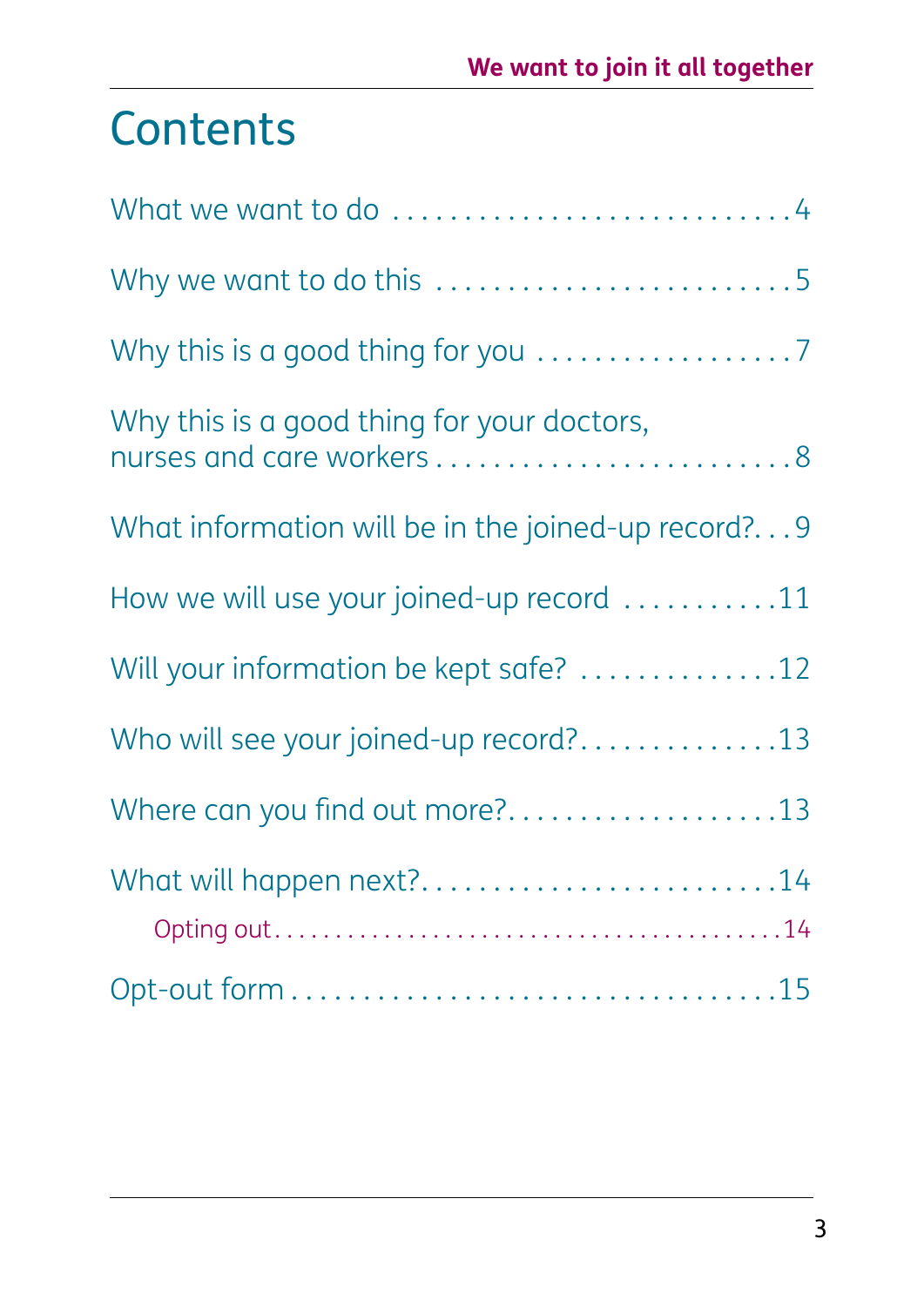### What we want to do

We want to make our services better for you and the doctors, nurses and care workers who look after you. We have many good ideas about how we will do this, but this leaflet is about just one of our ideas.

Our idea is to bring together all of the information we keep about your health and care so it can be seen in one place.

We think this is a good idea because your doctors, nurses and care workers can use their computer to look at it at any time and in any place, but only when they need to.

This change will help you and your doctors, nurses and care workers to make faster and safer decisions about your care.

We call this idea joined-up records.

This leaflet tells you more about what joined-up records mean for you.

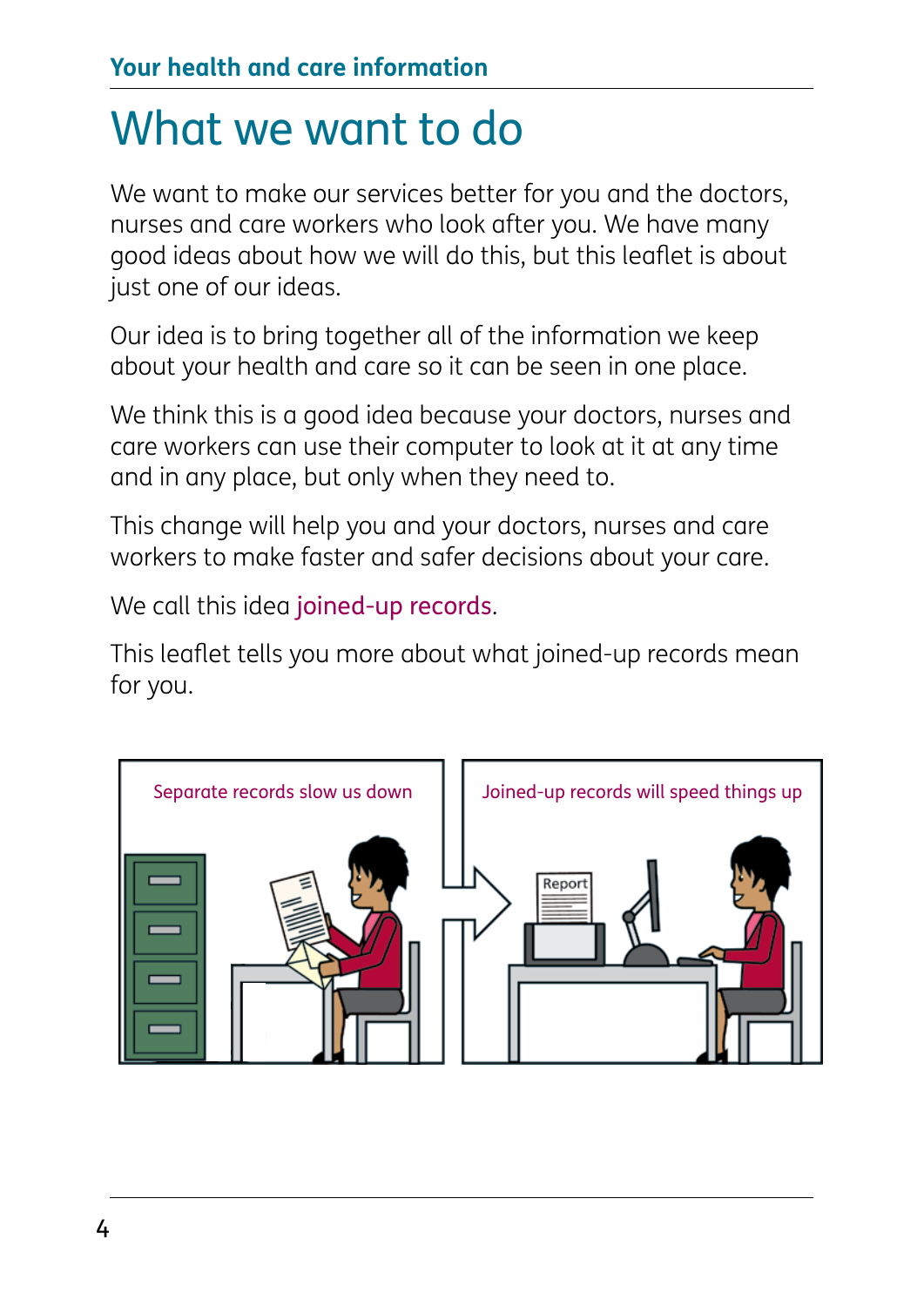# Why we want to do this

Here in north central London we get our health and care services in many places. For example:

- You see your family doctor near to where you live.
- If you see a doctor at the hospital, the hospital may be in another part of London.
- If your social worker comes to see you, their office might be in another part of London.
- If you have an accident, the ambulance will take you to a hospital that can look after your injury best. Again, this might be in another part of London.



Each of these places keep information about how they helped you. The information is usually kept on a computer. But the computers at each place are separate from the others.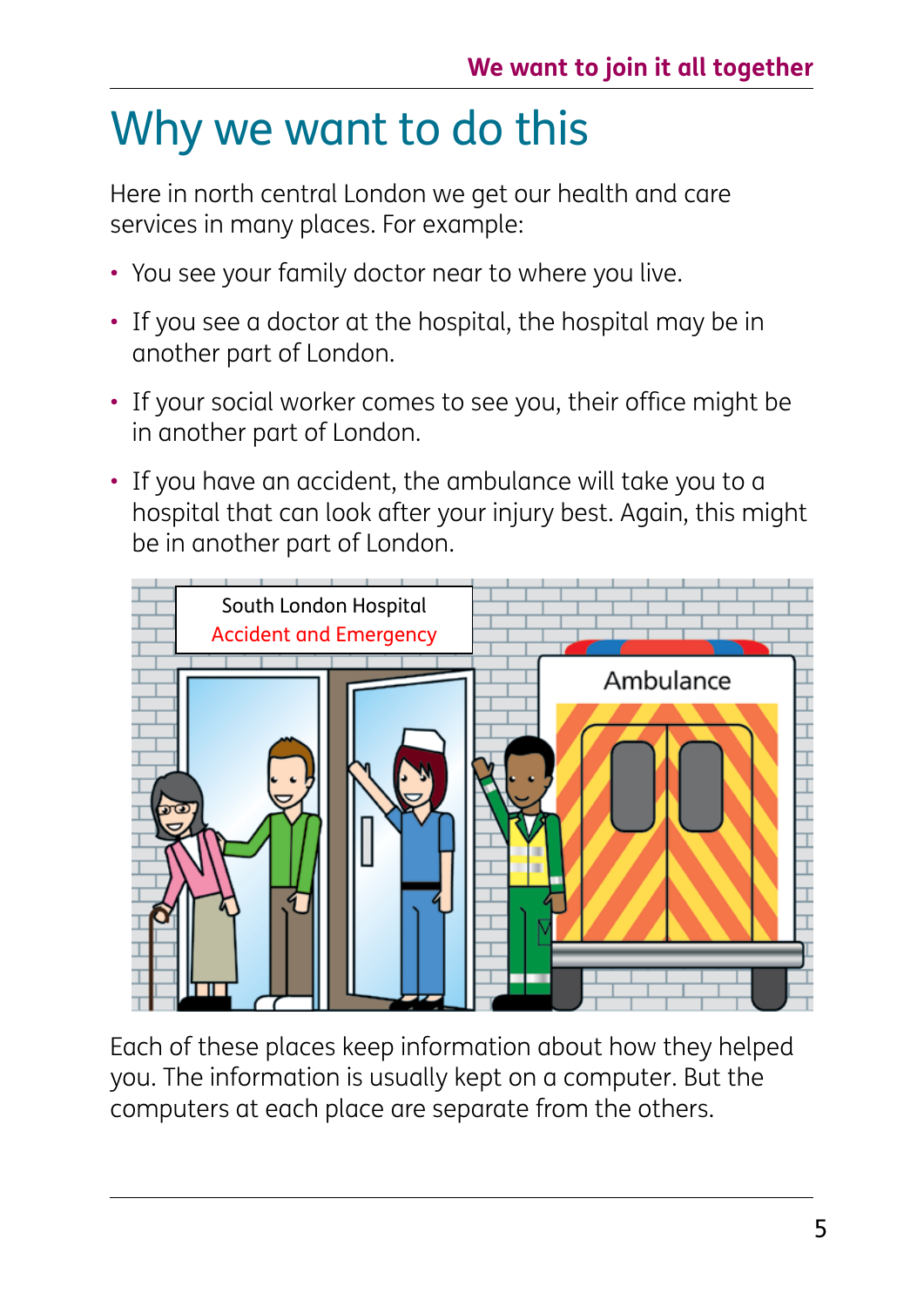#### **Your health and care information**

When they need to, your doctors, nurses and care workers share your information, but it can take a lot of time to bring the information together from all the different computers.

So we want to bring all your health and care information together and keep it as a joined-up record so it can be seen in one place.

This will help them and help you to make the best decisions about your health and care. Even better, making decisions will be faster and safer.

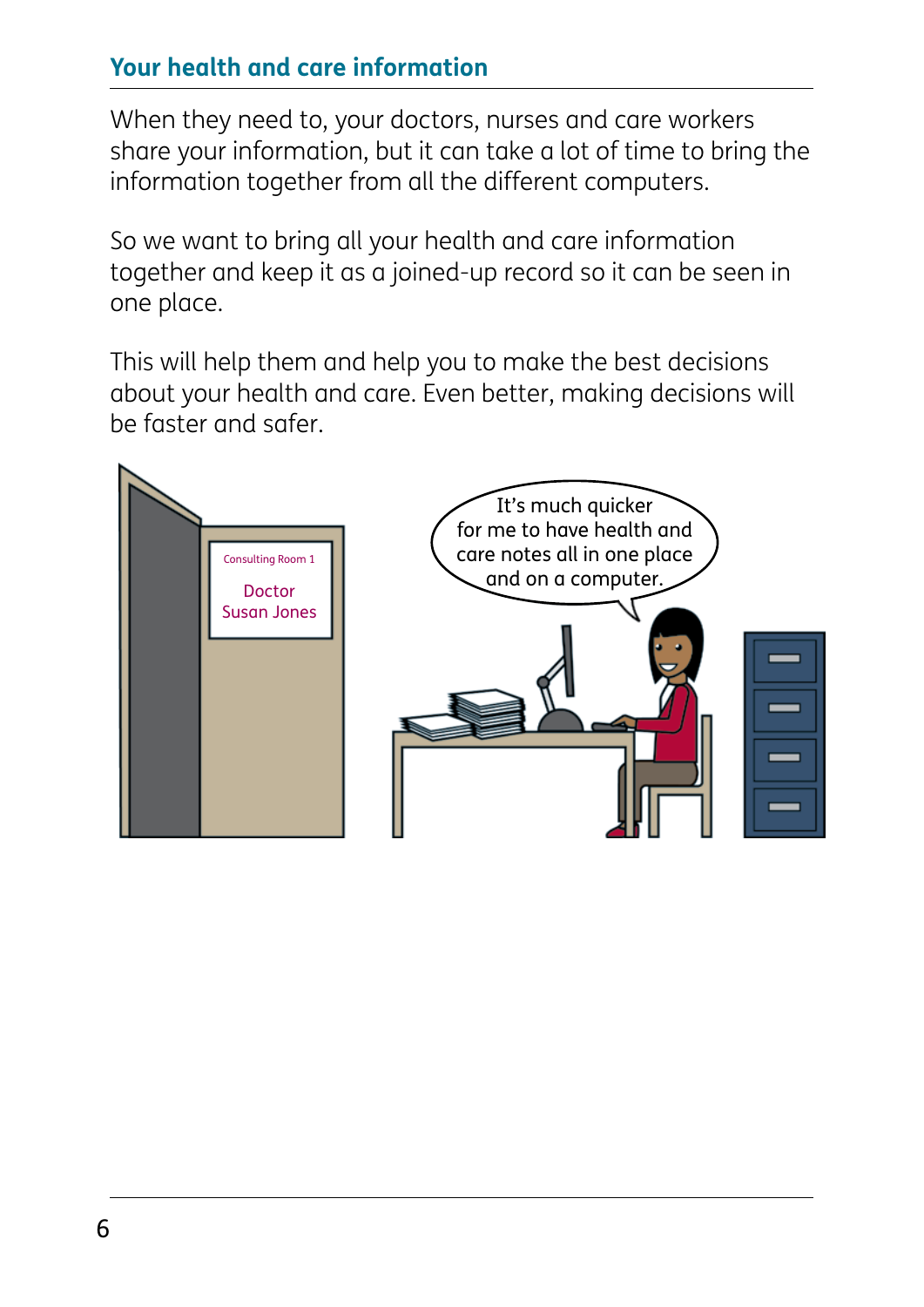# Why this is a good thing for you

There are lots of reasons why we think it is good for you to have joined-up records.

- 1 Your doctors, nurses and care workers can see all of your information. This means they can know all the facts when they need to look after you.
- 2 If you go somewhere new to get a health or care service, the people there can see all your information, so they won't need to ask a lot of the questions you've answered before.
- 3 If you have something like a blood test, all your doctors and nurses can see the results, so they may not need to send you for another test.
- 4 Your doctors, nurses and care workers can see all of your information. This means they can know all the facts when they work with you to plan and look after you better.

You can see examples of how this could work on our website at www.northlondonpartners.org.uk/joined-up-care-record

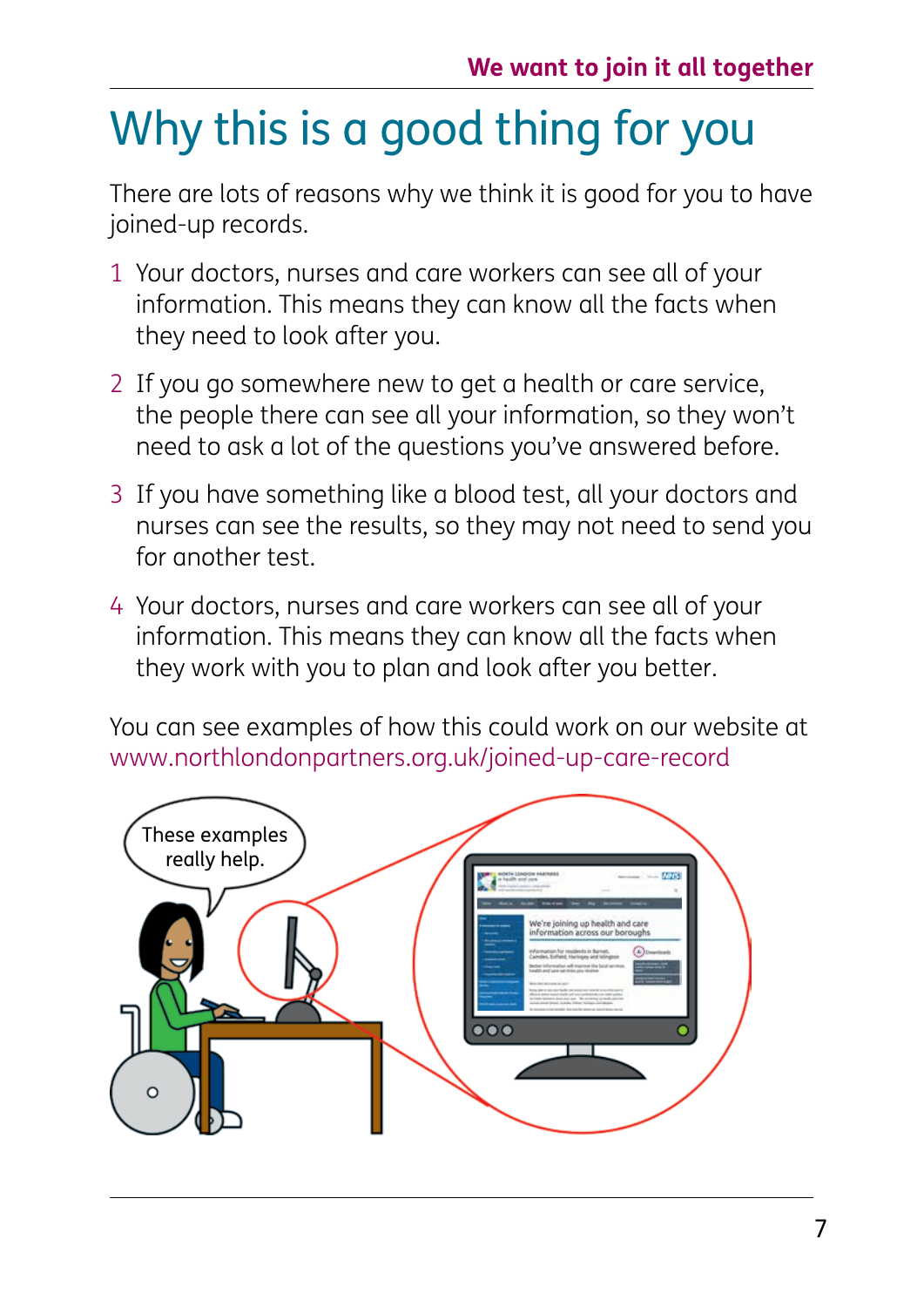## Why this is a good thing for your doctors, nurses and care workers

There are lots of reasons why we think it is a good thing for your doctors, nurses and care workers to use joined-up records.

- 1 Your doctors, nurses and care workers can see all of your information and know it is up to date. This means they will know all the facts when they work with you to plan and look after you.
- 2 It will save time for your doctors, nurses and care workers because they will not need to collect the information they need from lots of different health and care services.
- 3 It will save time for your doctors, nurses and care workers because they will not need to put the same information onto computers in a lot of different places.
- 4 Having all your information in one place makes it easier for doctors, nurses and care workers to work together to make our services better. Of course, your private details are never given to anyone who is not looking after you.

You can see examples of how this could work on our website at www.northlondonpartners.org.uk/joined-up-care-record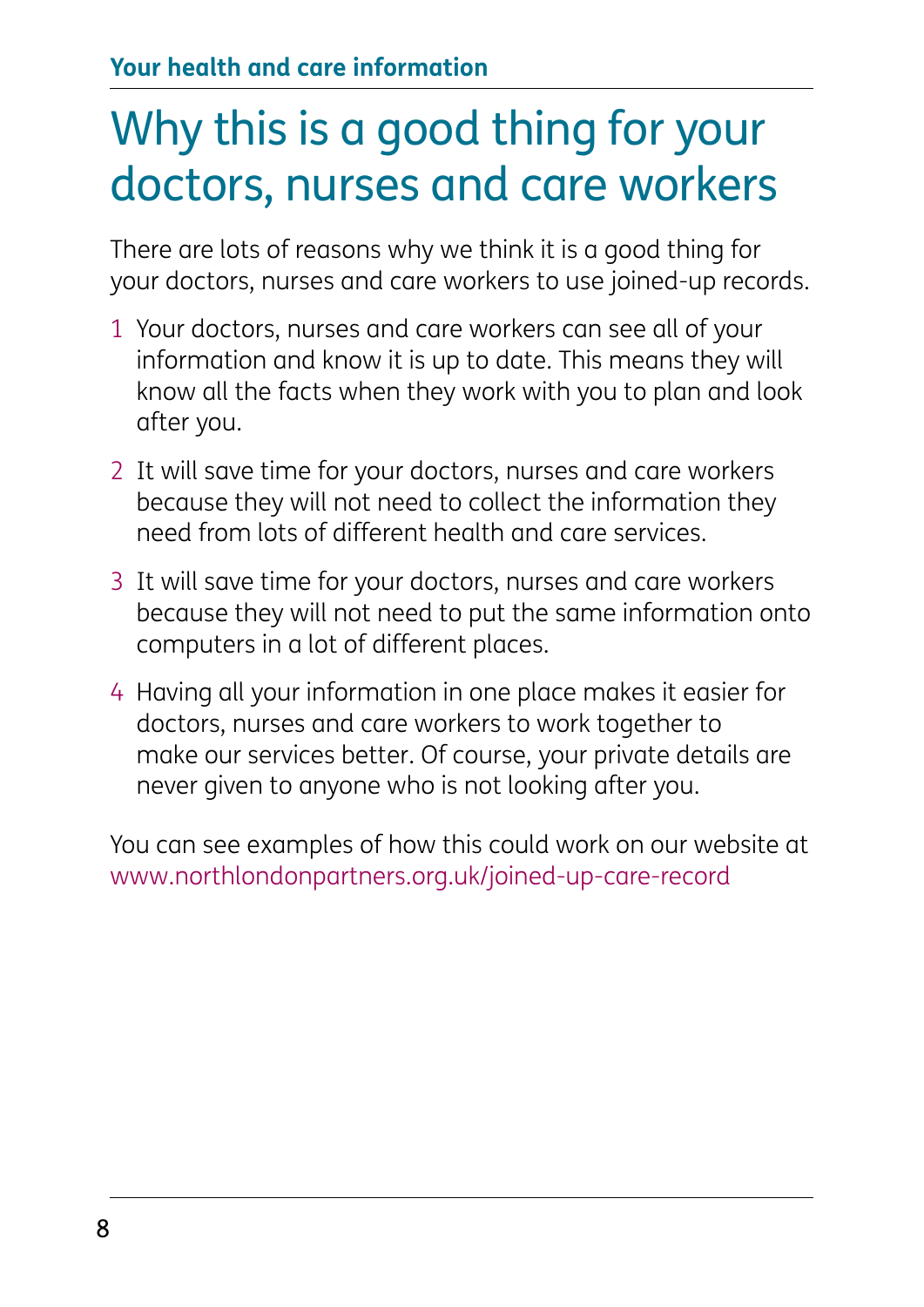## What information will be in the joined-up record?

We want to put your up-to-date health and care information into your joined-up record. For example, the medicines you take and information about what we know affects you badly – we call these **allergies**.

### Allergies

These are things that affect a small number of people in a bad way. For example, bee stings can hurt some people much more than other people, and the wrong kind of plasters can give some people blisters. Some people also have nut allergies.

We also want your joined-up record to include short notes about your stays in hospital, and information about appointments we have made for you.

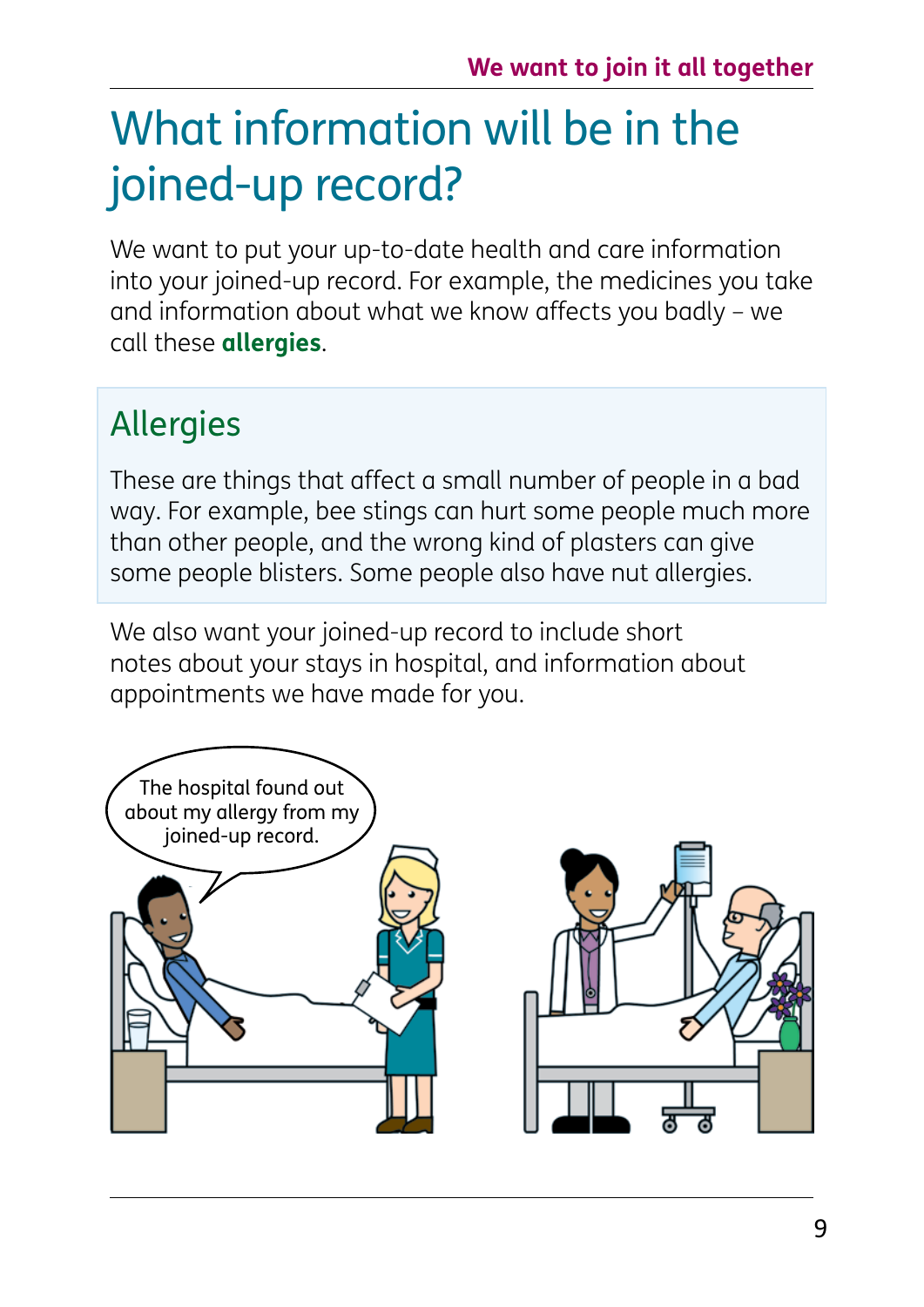#### **Your health and care information**

Your joined-up record will not include all your health and care information. This is because older information will not have been put on a computer.

Later, we want joined-up records to include information from other health service groups and from the council's adult social care services. For example, mental health information and reports written by social workers.

At the moment we will not include children's social care information in the joined-up record.

Some health and care information will not be in a joinedup record. For example, it will not include information about sexual health, **domestic violence**, criminal record or **fertility treatment**.

### Domestic violence

Domestic violence means that in a relationship or marriage, one or both partners uses physical, sexual or mental violence. This can be to get power or control over the other or from losing their temper. Domestic violence sometimes does not get reported to the police.

### Fertility treatment

This is a health service that helps people have a baby.

Our website shows examples of all the things that will not be in the joined-up record – go to www.northlondonpartners.org.uk/ joined-up-care-record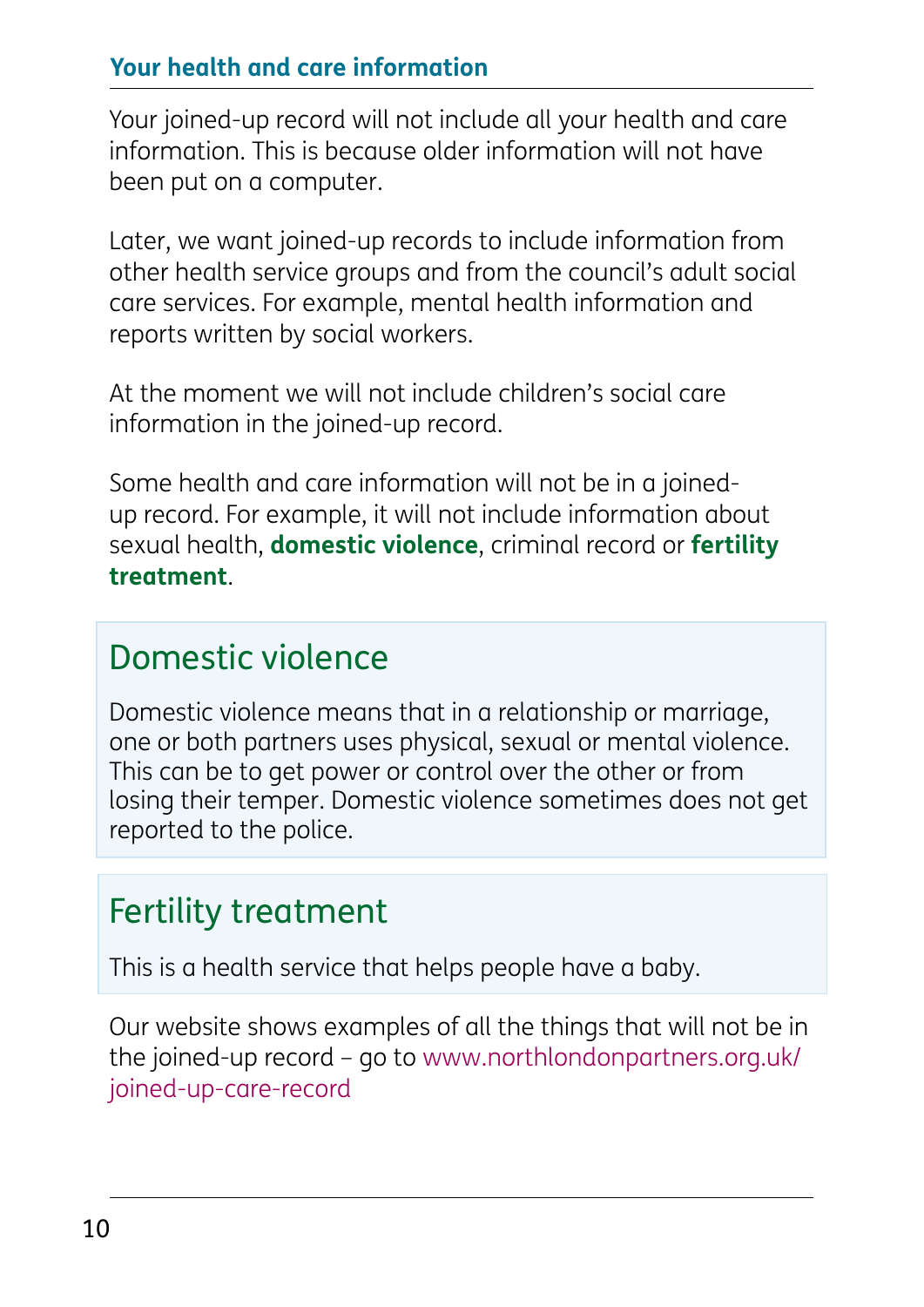### How we will use your joined-up record

The information in your joined-up record will be used in many different ways.

- Your doctors, nurses and care workers will use your joined-up record when you visit them, or when they visit you.
- Care workers will use your joined-up record and everyone else's joined-up records to learn about people's health and care needs.
- We will use joined-up records to make sure all those with a long-term health condition get very good care from us.

You can see examples of how this could work on our website at www.northlondonpartners.org.uk/joined-up-care-record

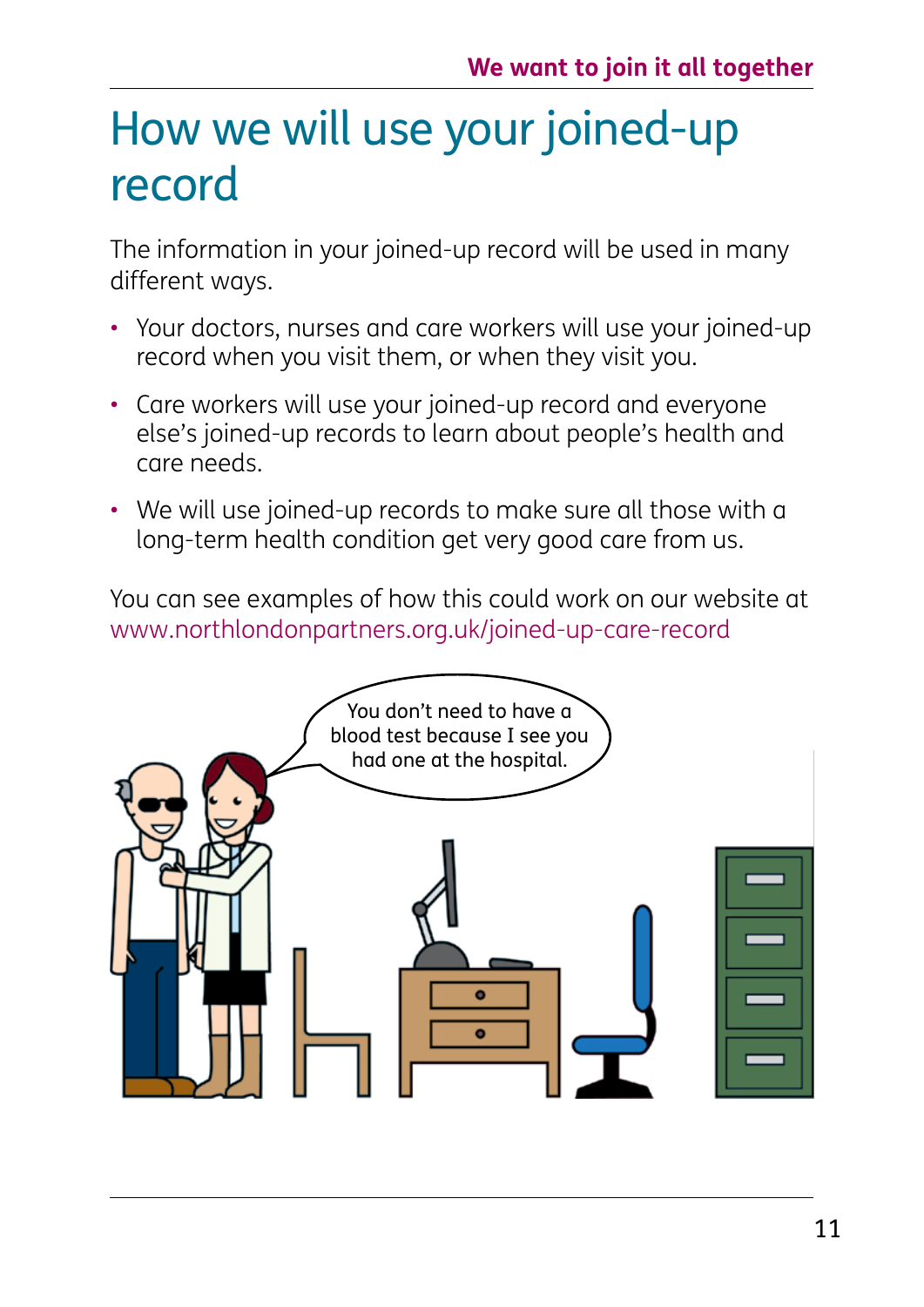# Will your information be kept safe?

The law says all the people who will see the information in your joined-up record, such as your doctors, nurses and care workers, must keep it private and safe. If they do not keep it private and safe they will get into a lot of trouble.

The law that protects your information is:

- the Data Protection Act 2018
- General Data Protection Regulation 2016

This law tells your doctors, nurses and care workers that:

- they can only look at your information to do their job while they are looking after you.
- they must keep your information safe.
- they must not tell anyone else about your information.

Your doctors, nurses and care workers have all been trained so that they know how to keep information provate and safe.

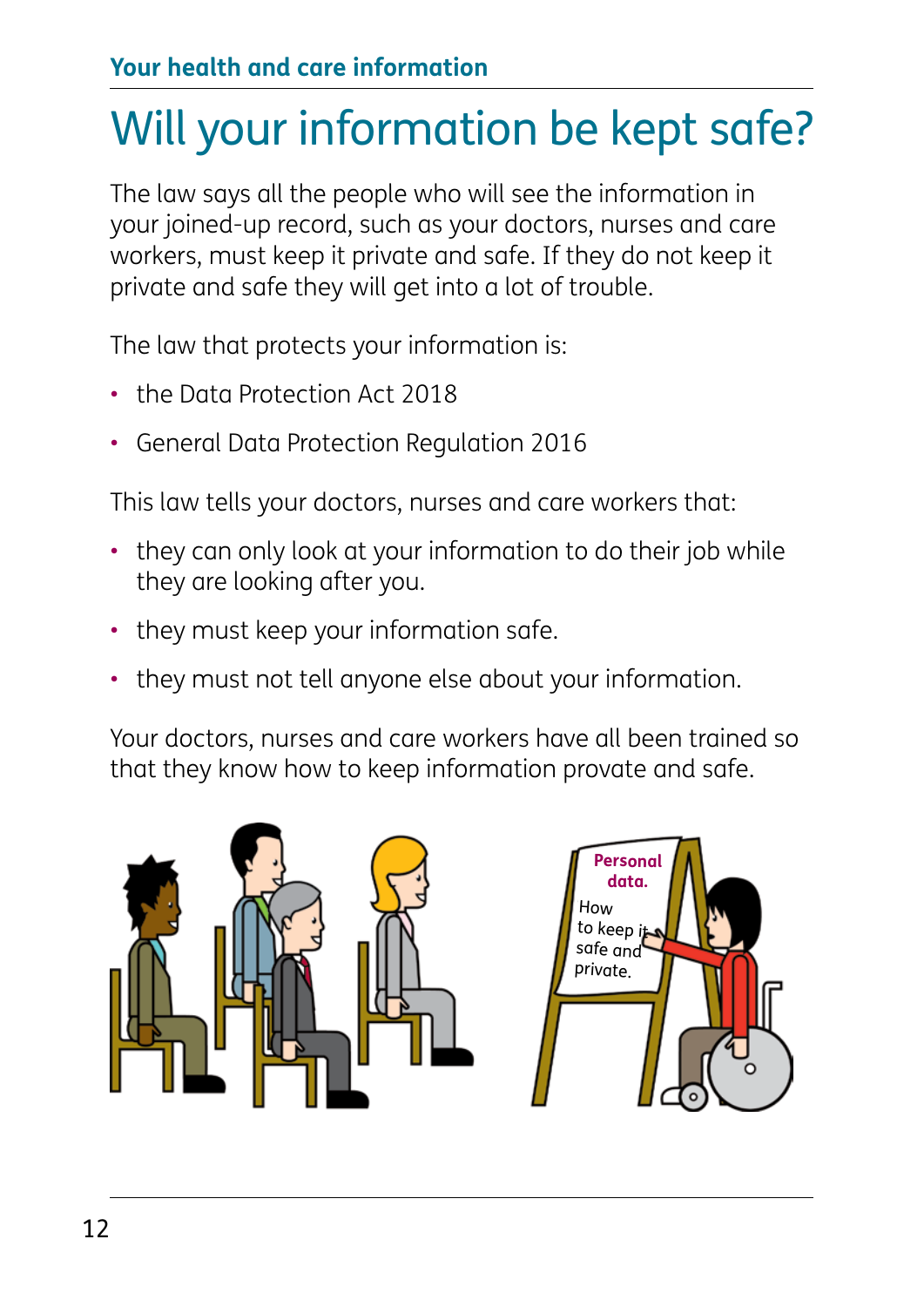## Who will see your joined-up record

Your joined-up record will only be seen by the people who look after your health and care. Each person will only be able to see the information they need to do their job. So different people will see different parts of your joined-up record.

You will not be able to see your joined-up record, but you can see your health and care records if you ask for it. To do this, ask the person or people you get your health and care services from.

We have a list of the people and groups who will be able to see all or parts of your joined-up record. You can see this on our website at www.northlondonpartners.org.uk/joined-up-carerecord

## Where can you find out more?

You can find out more from your doctors, nurses and care workers. You can also find out more at our website at www.northlondonpartners.org.uk/joined-up-care-record

Our website also shows full information about how we keep your joined-up record safe and private.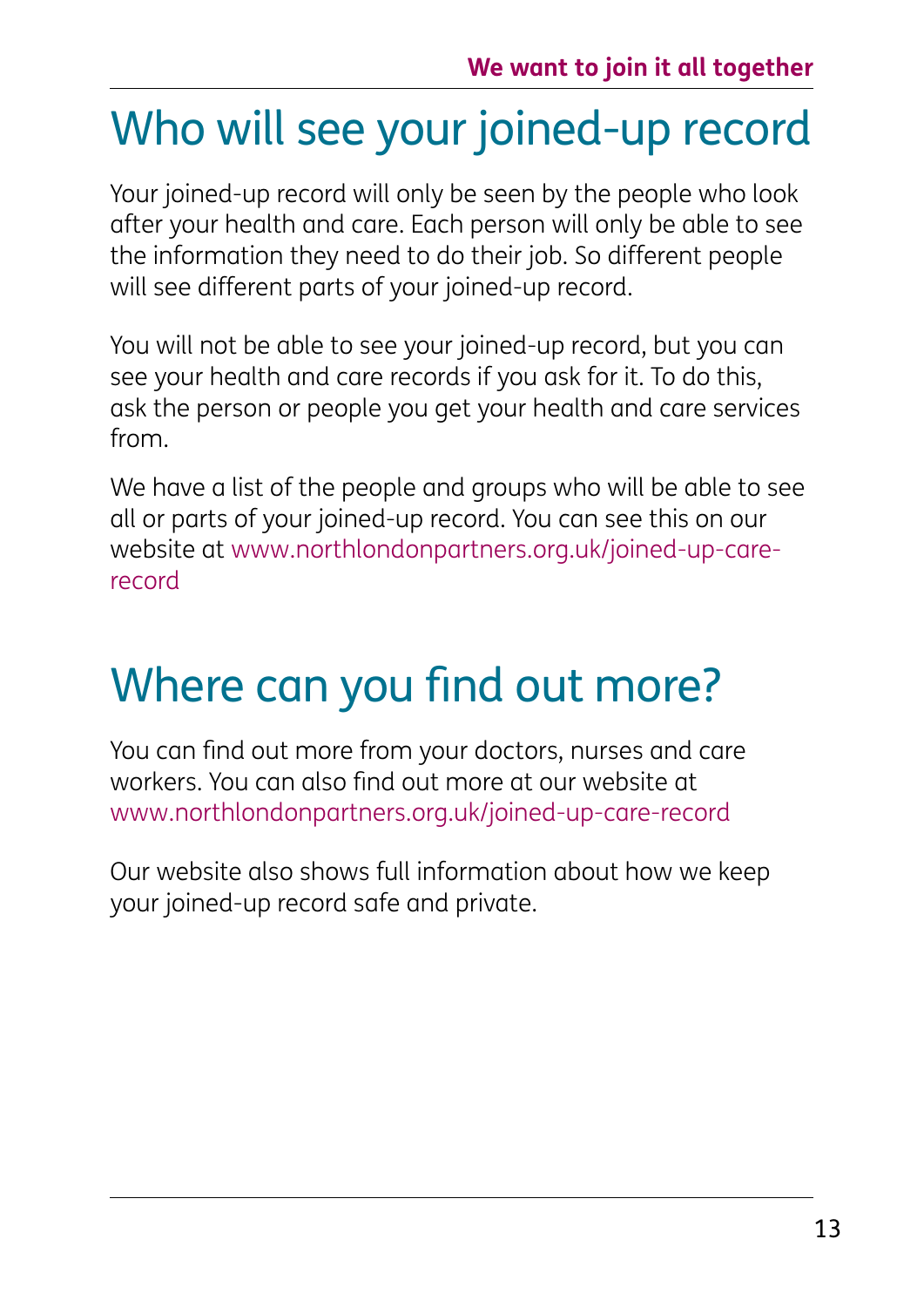## What will happen next?

If you are happy for your health and care information to be in a joined-up record, you don't need to do anything.

But if you don't want to have a joined-up record, please read the opt-out information below.

### Opting out

If you don't want a joined-up record, you will need to opt out. But before you make a final decision, please read this leaflet again and be sure you understand what it says.

If you would like to talk to someone about making your choice, you can contact us using our website at www.northlondonpartners.org.uk/joined-up-care-record If you give us a phone number, someone will call you back.

Remember – if you opt out:

- you will not get the benefits of having a joined-up record (we talked about this on page 5).
- it will take more time for your doctors, nurses and care workers to get up-to-date information, even in an emergency (we talked about this on page 6)

If you still want to opt out, you will need to fill in the opt-out form on the next page. If you cannot fill in the form yourself, you can ask someone to fill in the form for you.

The form asks for your NHS number. If you don't know it, ask at the doctor's, or contact www.england.nhs.uk/contact-us/howcan-we-help/how-i-find-out-my-nhs-number/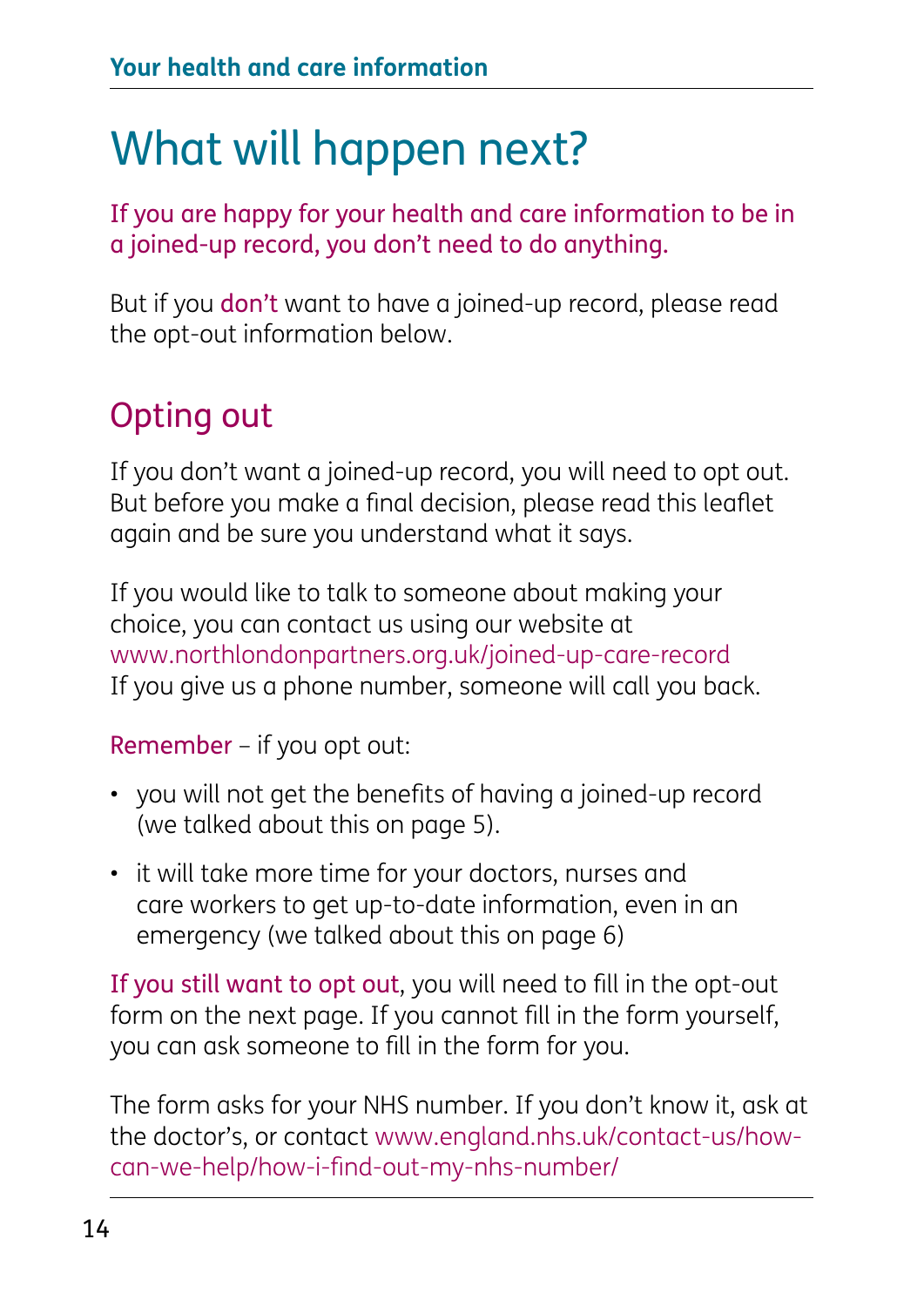# Opt-out form

If you **do not** want a joined-up record, you must fill in this form and send it to us. Our address is shown in the next page.

We would like you to give us all the information we ask for on this form. You can miss out some of the questions, but you **must** answer the questions shown in orange writing. If you don't give us the answers we need, you will not be opted out.

| Are you filling in this form for someone else? $\Box$ Yes $\Box$ No     |  |
|-------------------------------------------------------------------------|--|
| If yes, are you the person's: $\Box$ mother $\Box$ father $\Box$ son    |  |
| $\Box$ daughter $\Box$ partner $\Box$ friend $\Box$ carer $\Box$ other. |  |